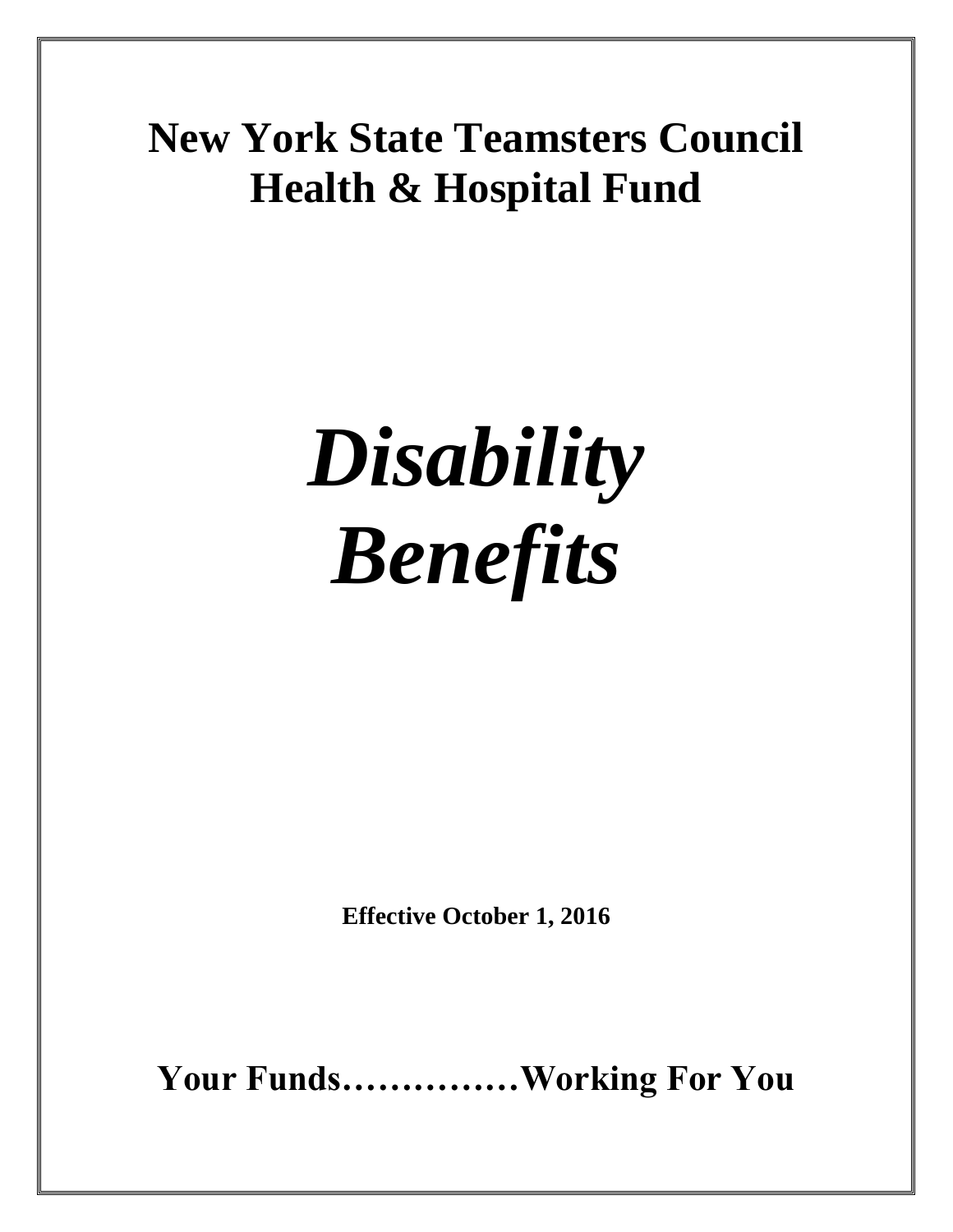# **DISABILITY BENEFITS**

New York State Teamsters Short-Term Disability Benefits provide benefits when you are unable to work due to an illness, injury, or disease **that is not related to your job.** If you are under a doctor's care, and your disability prevents you from working your normal work week schedule, this benefit will provide you with income. The short-term disability benefits are insured and administered by The Union Labor Life Insurance Company ("Union Labor Life") under a contract between Union Labor Life and the New York State Teamsters Council Health and Hospital Fund.

## **WHEN YOU BECOME ELIGIBLE**

*You will become eligible for benefits on:*

- **1.** The first day of absence caused by an accident; or
- **2.** The eighth day of disability due to an illness. If your illness lasts more than eight weeks, benefits will be paid from the first day of disability.

# **BENEFITS**

#### **Option 1:**

*Your level of benefits will be based on:* 50% of your average weekly earnings to a maximum of \$300.00 per week

#### **Option 2:**

*Your level of benefits will be based on:* 50% of your average weekly earnings to a maximum of \$230.00 per week

The Benefit Option that applies to you is determined by the contribution rate paid to the Fund and the Benefit Selection Form signed by your employer and your local union. If you have any questions concerning the Benefit Option that applies to you, you may contact the Fund Office.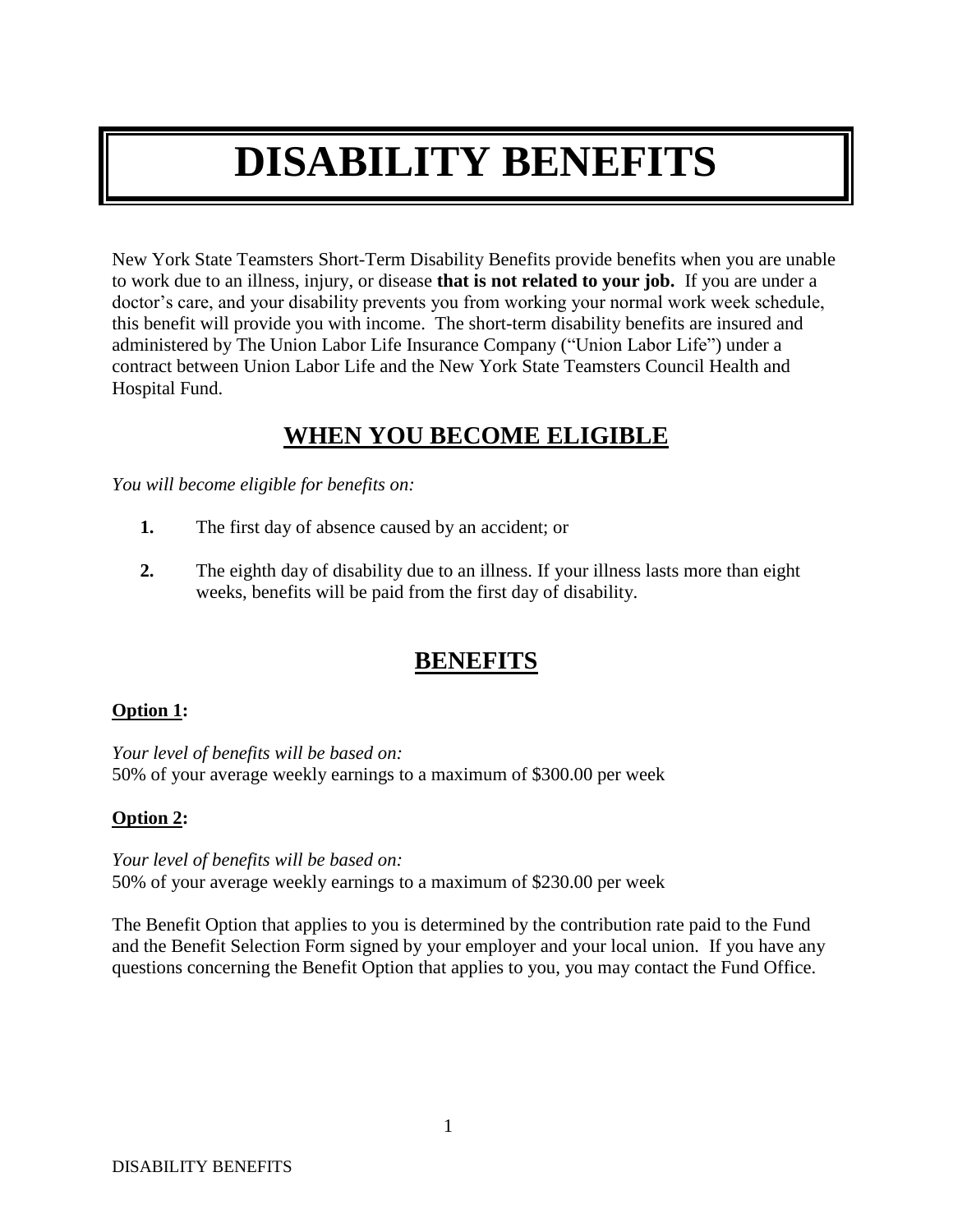# **MAXIMUM PERIOD OF BENEFITS**

The Plan provides benefits for up to 26 weeks for any one period of disability in a 52-week period. All periods of disability are considered to be the same period of disability, unless you return to work for at least **two (2)** full weeks between disabilities.

# **HOW TO FILE A CLAIM**

#### **Required Information:**

Certain information is required in order to initiate your Short-Term Disability claim. Before starting the process be sure you have the following information:

- Date last worked
- Commencement date of disability
- Cause/details of disability
- Employer, including supervisor, contact information (name, address, phone and/or fax numbers)
- Listing of all pertinent physicians and hospitals (name, address, phone and/or fax numbers)
- If claim is work related, Workers Compensation information (name, address, phone and/or fax numbers of carrier and details regarding claim)

To initiate a disability claim, you should contact Union Labor Life at the following toll free number:

#### **1-888-855-4261 8:00 am to4:00 pm, Eastern Standard Time (Monday through Friday) Fax: 1-860-769-6986**

The claims staff will advise you of the claim process once the initial claim notification is received.

#### **Action Taken:**

When you contact the Union Labor Life, a representative requests the necessary information to initiate your claim. The representative will also contact your physician for medical information and your employer for average weekly earnings and work schedule required to process your claim.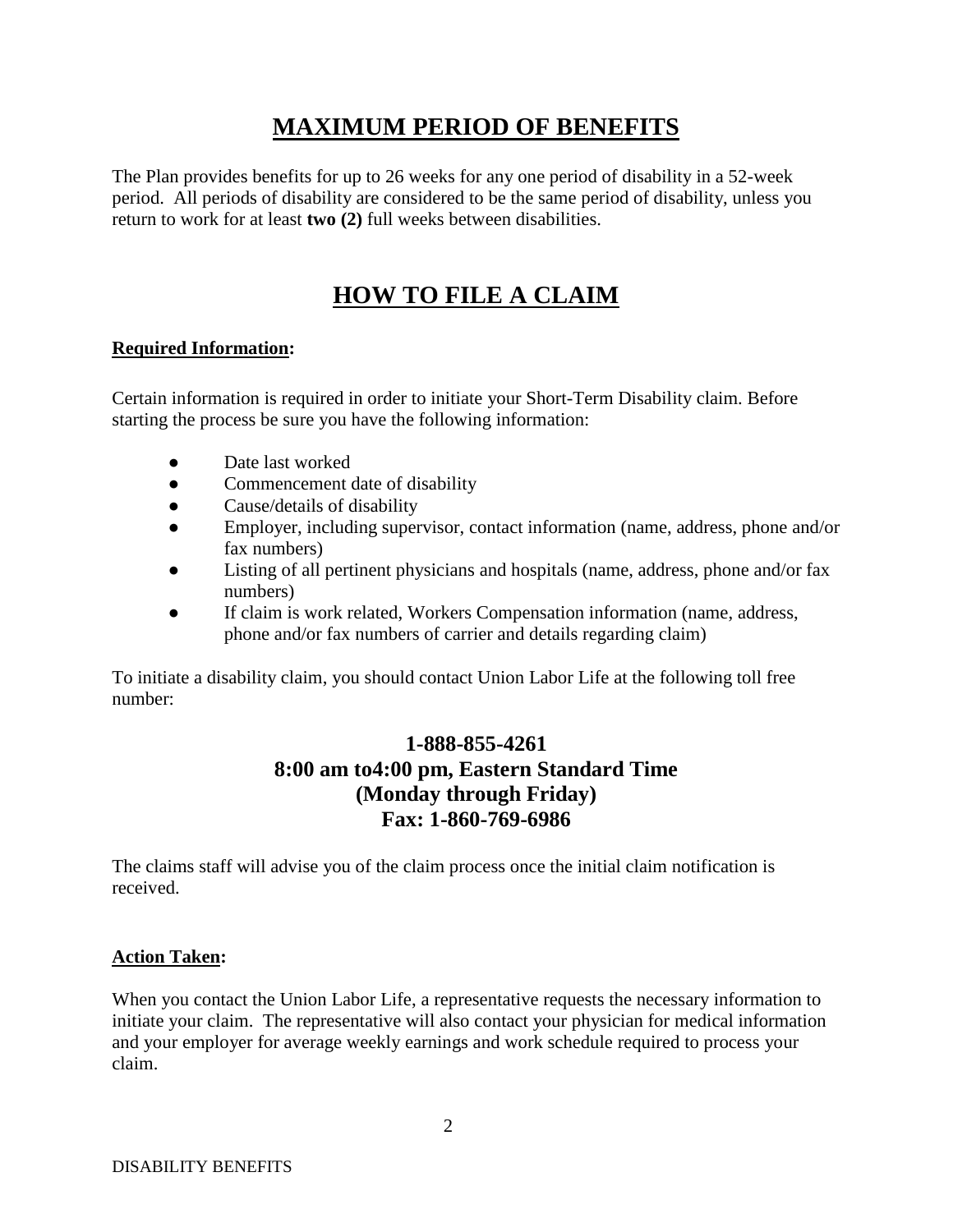Your doctor may be contacted to provide periodic medical information to substantiate your continuing disability. When this is required, you will be so advised.

The current mailing addresses:

#### **Home Office Address: The Union Labor Life Insurance Company 8403 Colesville Road Silver Spring, Maryland 20910**

#### **Claims Office Address: The Union Labor Life Insurance Company P.O. Box 49 Bloomfiled, Connecticut 06002**

#### **Filing Limit:**

Section 217 of the Disability Law requires that all claims for disability must be filed with the disability carrier within **thirty (30)** days after the commencement of disability. If your disability is not filed within the required period, the payment of benefits will begin **two (2)** weeks prior to the date that the required claim information is received.

#### **Payments:**

Disability payments are normally issued weekly once your claim for disability has been established. If you have any questions concerning your disability claim you should contact **Union Labor Life at 1-888-855-4261.**

## **EXCLUSIONS**

#### **Payments cannot be made under the Disability Benefits Program for:**

- **1.** Any period of disability that you were not under the care of a doctor.
- **2.** Any disability that is the result of an intentional self-inflicted injury or illness.
- **3.** Any injury or illness caused or sustained while perpetrating an illegal act.
- **4.** Any disability due to an act of war, whether declared or undeclared.
- **5.** Any period of disability that is work related or is covered by Workers' Compensation or other similar laws.